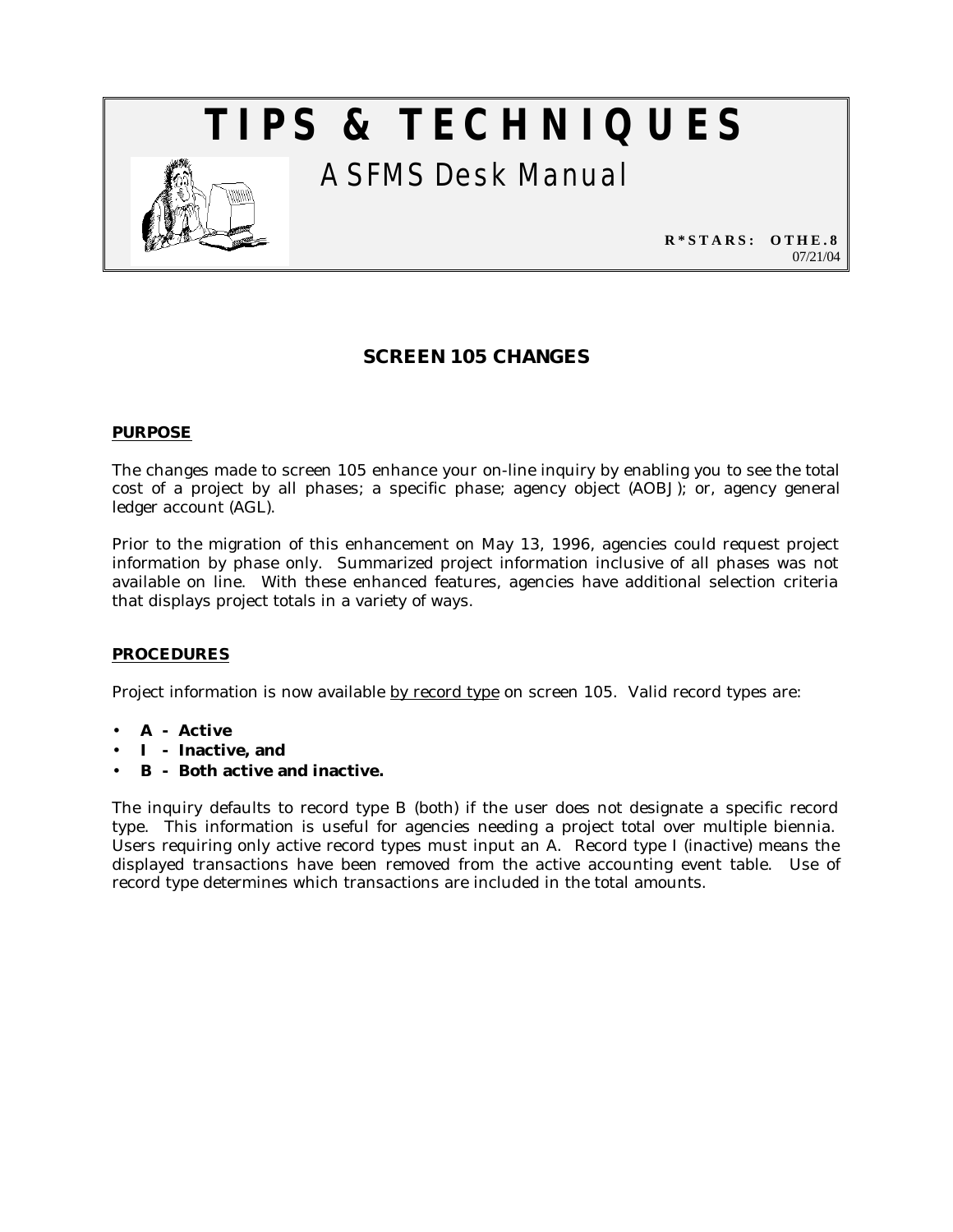As demonstrated below, project data is listed in reverse chronological order with the most recent transactions appearing first. The title appearing on the 105 screen is dependent on the parameters entered at the time of inquiry.

#### **The project title is retrieved from D42**.

S105 VER 2.0 STATE OF OREGON 07/21/04 09:13 AM TRANSACTION DETAIL BY PROJECT AND AOBJ/AGL INQUIRY AGY: 107 PROJ/PH: 110099 AGY OBJECT: AGY GLA: RECORD TYPE: B PROJ/PH PROJECT TITLE AOBJ AGL AOBJ/AGL TITLE PCA TC SER DT BAT DT CUR DOC/SFX TRANSACTION DESC AMOUNT R 110099 00 SOF MISCELLANEOUS<br>11370 390 072004 ZW 11370 390 072004 ZW072004 000 BANK CLEAR DATE-07 -7.12<br>11330 390 071904 ZW071904 000 BANK CLEAR DATE-07 -8,277.18 11330 390 071904 ZW071904 000 BANK CLEAR DATE-07 -8,277.18<br>11370 390 071904 ZW071904 000 BANK CLEAR DATE-07 -81.25 11370 390 071904 ZW071904 000 BANK CLEAR DATE-07 -81.25<br>11393 390 071904 ZW071904 000 BANK CLEAR DATE-07 -8,277.17 071904 ZW071904 000 BANK CLEAR DATE-07 11330 390 071604 ZW071604 000 BANK CLEAR DATE-07 -309.20<br>11300 390 071504 ZW071504 000 BANK CLEAR DATE-07 -464.12 11300 390 071504 ZW071504 000 BANK CLEAR DATE-07 -464.12<br>11340 390 071504 ZW071504 000 BANK CLEAR DATE-07 -22.60<br>11300 390 071404 ZW071404 000 BANK CLEAR DATE-07 -156.75<br>11300 862 071404 PT501422 037 MASS TRANSIT TAX -1.69 071504 ZW071504 000 BANK CLEAR DATE-07 -22.60<br>071404 ZW071404 000 BANK CLEAR DATE-07 -156.75 11300 390 071404 ZW071404 000 BANK CLEAR DATE-07 -156.75<br>11300 862 071404 PT501422 037 MASS TRANSIT TAX -1.69 11300 862 071404 PT501422 037 MASS TRANSIT TAX  $-1.69$ <br>11310 860 071404 PT501424 009 MASS TRANSIT TAX 0.58 11310 860 071404 PT501424 009 MASS TRANSIT TAX 0.58<br>11310 860 071404 PT501425 001 MASS TRANSIT TAX 0.02 11310 860 071404 PT501425 001 MASS TRANSIT TAX 0.02 11320 390 071404 ZW071404 000 BANK CLEAR DATE-07 -476.00 11320 330 071404 2N071404 000 BANK CLEAR BAIL-07<br>11320 862 071404 PT501422 038 MASS TRANSIT TAX -0.31 MORE RECORDS FOR ACCT F1-HELP F8-NEXT PAGE F9-INTERRUPT ENTER-INQUIRE CLEAR-EXIT

**The phase title is retrieved from Profile 27.**

| S105 VER 2.0                                          | STATE OF OREGON                                    | 07/21/04 09:17 AM |
|-------------------------------------------------------|----------------------------------------------------|-------------------|
| LINK TO:                                              | TRANSACTION DETAIL BY PROJECT AND AOBJ/AGL INOUIRY | PROD              |
|                                                       |                                                    |                   |
| AGY: 107 PROJ/PH: 110099 00 AGY OBJECT: 4200 AGY GLA: |                                                    | RECORD TYPE: B    |
|                                                       |                                                    |                   |
| PROJ/PH<br>PROJECT TITLE                              | AGL<br>AOBJ                                        | AOBJ/AGL TITLE    |
| PCA TC SER DT BAT DT CUR DOC/SFX TRANSACTION DESC     |                                                    | R<br>AMOUNT       |
| 110099 00 SOF MISCELLANEOUS                           | 4200                                               | OFFICE SUPPLIES   |
| 11350 222                                             | 071400 VP102914 001 ATTY GEN ADMIN LAW             | 50.00             |
| 11350 380<br>071400 ZE00714R 001                      |                                                    | $-50.00$          |
| TOTAL ACCOUNT                                         |                                                    | 288,308.87        |
|                                                       |                                                    |                   |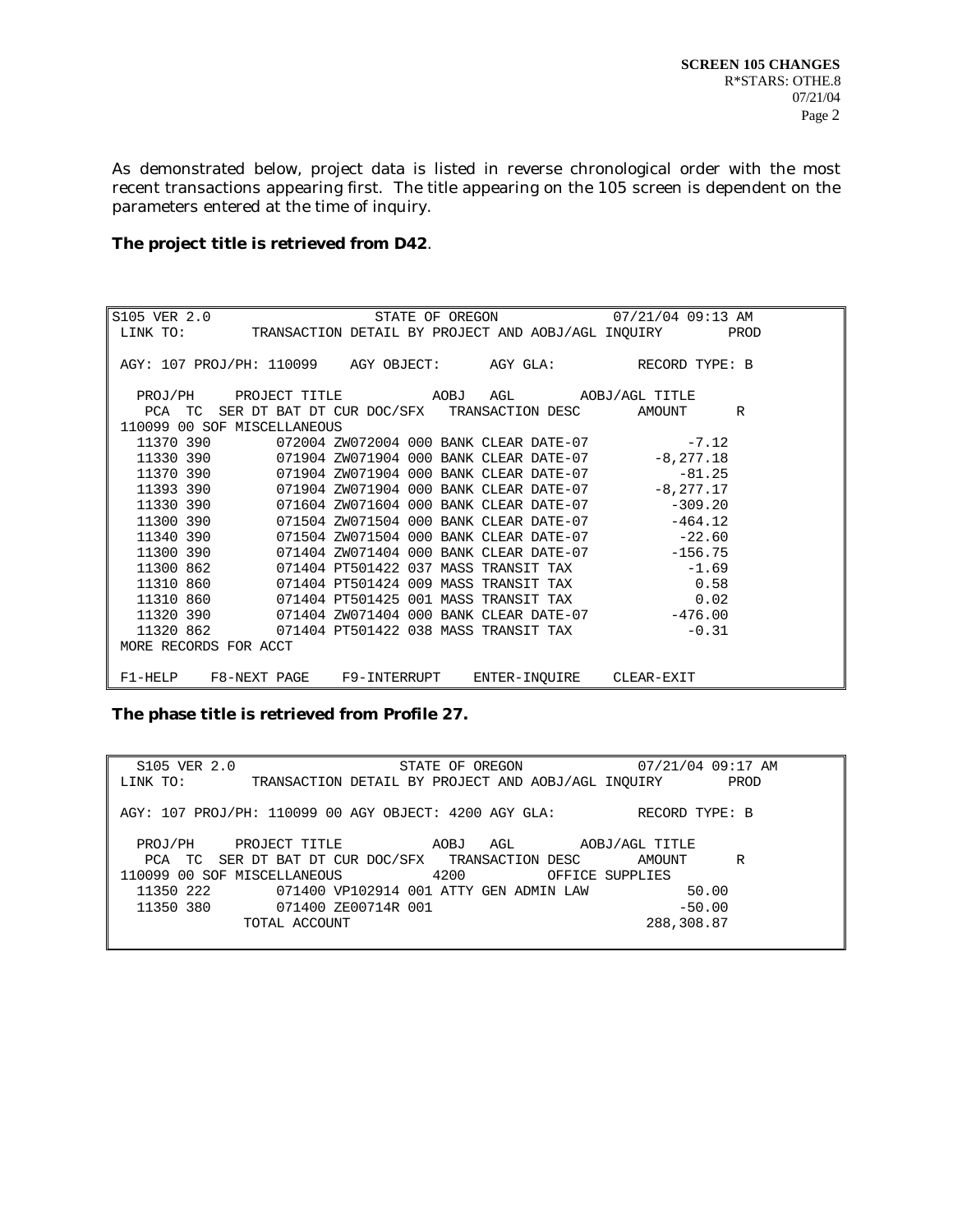The various scenarios for project title selection used in the following examples are shown in the table below.

# **PROJECT TITLE SELECTION CRITERIA**

| EX. # | Project # | <b>Phase</b> | <b>AOBJ</b> | <b>AGL</b> | <b>Title</b><br><b>Is From</b><br>Profile | <b>Information</b><br>Requested |
|-------|-----------|--------------|-------------|------------|-------------------------------------------|---------------------------------|
| 1     | 915040    |              |             |            | D42                                       | All Phases                      |
| 2     | 915040    |              | 5209        |            | D42                                       | AOBJ                            |
| 3     | 995300    |              |             | 57504100   | D42                                       | AGL                             |
| 4     | 915040    | 01           |             |            | 27                                        | By Phase                        |
| 5     | 915040    | 02           | 5209        |            | 27                                        | Phase & AOBJ                    |
| 6     | 995300    | 00           |             | 57504100   | 27                                        | Phase & AGL                     |

#### *EXAMPLE #1*

This example demonstrates agency 107 requesting *project information for all phases* on project #915040. Note the project number has been entered *without* the *phase number* in the data element field PROJ/PH. (See example 4 for comparison.) Revenue Key Card Access Upgrade and PSB Key Card Access Upgrade are the phase titles for phase 01 and 02, respectively. As noted above, phase titles are retrieved from profile 27.

| S105 VER 2.0<br>STATE OF OREGON                               | 07/21/04 09:42 AM |
|---------------------------------------------------------------|-------------------|
| LINK TO: TRANSACTION DETAIL BY PROJECT AND AOBJ/AGL INQUIRY   | PROD              |
|                                                               |                   |
| AGY: 107 PROJ/PH: 915040 AGY OBJECT:                          |                   |
|                                                               |                   |
| PROJ/PH PROJECT TITLE AOBJ AGL AOBJ/AGL TITLE                 |                   |
| PCA TC SER DT BAT DT CUR DOC/SFX TRANSACTION DESC             | R<br>AMOUNT       |
|                                                               |                   |
| 915040 00 CAP CONST -SECURITY I                               |                   |
| 91504 002 123003 AL339404 001 3Q ALLOTMENT 250,000.00         |                   |
| $91504$ 002 092603 AL239404 004 CC - 2ND QTR ALLOT            | 150,000.00        |
| 080103 ALA39404 001 HB 5004 EST. APPN. 60,000.00<br>91504 002 |                   |
| 91504 012 080103 APA39404 001 HB 5004 EST. APPN. 600,000.00   |                   |
| TOTAL ACCOUNT                                                 | 1,060,000.00      |
|                                                               |                   |
| 915040 00 CAP CONST -SECURITY I 5001 CONSULTANTS              |                   |
| 91504 020 120103 AB000256 051 AGENCY BUDGET/FINA 600,000.00   |                   |
| 91504 060 120103 AB000256 052 AGENCY BUDGET/FINA 600,000.00   |                   |
| TOTAL ACCOUNT                                                 | 1,200,000.00      |
|                                                               |                   |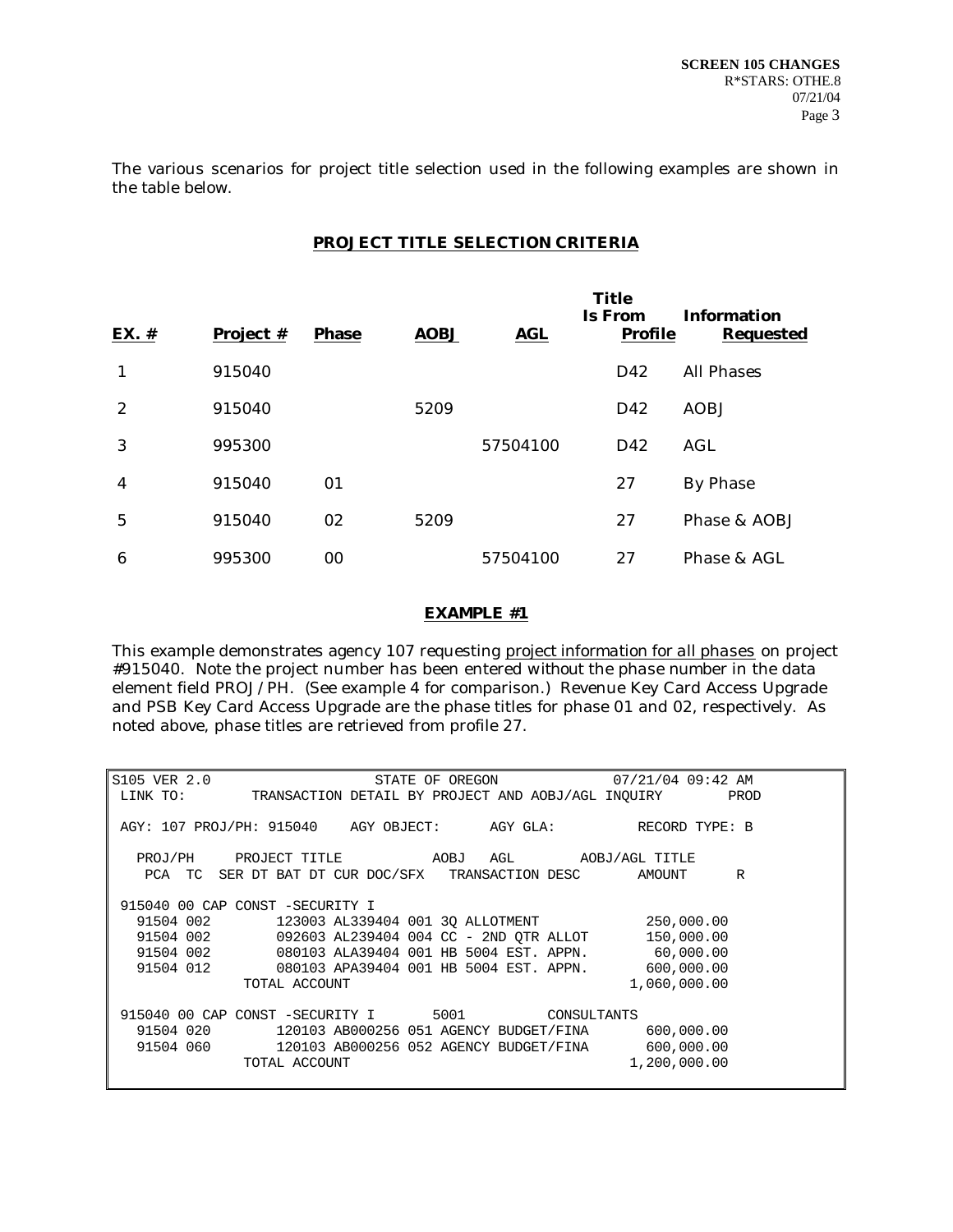#### *EXAMPLE #2*

An agency may elect to view specific project information by *AOBJ* without regard to project phase. The *project title*, Capitol Construction – Security I, was retrieved *from D42*.

| S105 VER 2.0 |                                                   | STATE OF OREGON                                          | 07/21/04 09:53 AM |
|--------------|---------------------------------------------------|----------------------------------------------------------|-------------------|
| LINK TO:     |                                                   | TRANSACTION DETAIL BY PROJECT AND AOBJ/AGL INOUIRY       | PROD              |
|              |                                                   |                                                          |                   |
|              |                                                   | AGY: 107 PROJ/PH: 915040 AGY OBJECT: 5209 AGY GLA:       | RECORD TYPE: B    |
|              |                                                   |                                                          |                   |
| 915040       | CAP CONST -SECURITY I                             | 5209<br>CONTRACT SERVICES                                |                   |
|              |                                                   |                                                          |                   |
| PROJ/PH      |                                                   |                                                          | AOBJ/AGL TITLE    |
|              | PCA TC SER DT BAT DT CUR DOC/SFX TRANSACTION DESC |                                                          | R<br>AMOUNT       |
|              |                                                   | 91504 205 122403 122403 EE002971 001 MOVING / EXPIRING F | $-11,231.69$ R    |
|              |                                                   | 91504 205 122403 122403 EE002975 002 NEW FUNDING SOURCE  | $-812.50 R$       |
| 91504 212    |                                                   | 121603 EE002947 001 ENCUMBER BAL OF EE                   | 3,481.76          |
|              |                                                   | 91504 203 101703 102003 EER01839 001 MOSLER KEYCARD UPD  | 65,789.00         |
|              | TOTAL ACCOUNT                                     |                                                          | 28, 244, 07       |
|              |                                                   |                                                          |                   |

# *EXAMPLE # 3*

An agency may select specific project information by *AGL* without regard to project phase. The *project title*, Education Stability F, was retrieved *from D42*.

| S105 VER 2.0 |                                                                       |                                        |  |  | STATE OF OREGON 07/21/04 10:05 AM |        |      |
|--------------|-----------------------------------------------------------------------|----------------------------------------|--|--|-----------------------------------|--------|------|
|              | LINK TO: TRANSACTION DETAIL BY PROJECT AND AOBJ/AGL INQUIRY           |                                        |  |  |                                   |        | PROD |
|              |                                                                       |                                        |  |  |                                   |        |      |
|              | AGY: 107 PROJ/PH: 995300 AGY OBJECT: AGY GLA: 57504100 RECORD TYPE: B |                                        |  |  |                                   |        |      |
|              |                                                                       |                                        |  |  |                                   |        |      |
|              | PROJ/PH PROJECT TITLE AOBJ AGL AOBJ/AGL TITLE                         |                                        |  |  |                                   |        |      |
|              | PCA TC SER DT BAT DT CUR DOC/SFX TRANSACTION DESC AMOUNT              |                                        |  |  |                                   |        | R    |
|              |                                                                       |                                        |  |  |                                   |        |      |
|              | 995300 EDUCATION STABILITY F 57504100 **********************          |                                        |  |  |                                   |        |      |
| 99530 919    | 071204 FS000595 001 DUE TO OR STUDENT 15,960.70                       |                                        |  |  |                                   |        |      |
|              | 99530 971  071204 GA419400 001 107071204553600001    -15,960.70       |                                        |  |  |                                   |        |      |
| 99530 919    | 070703 FS000507 001 DUE TO OSAC-FOR ES                                |                                        |  |  |                                   | 783.46 |      |
|              | 99530 971  070703 GA318800 001 107070703559000001  783.46             |                                        |  |  |                                   |        |      |
|              | 99530 919 071202 FS000376 001 DUE TO OR STUDENT 85,720.74             |                                        |  |  |                                   |        |      |
| 99530 971    | 071202 GA219300 001 107071202555800001    -85,720.74                  |                                        |  |  |                                   |        |      |
| 99530 971    | 071801 GA119900 001 107071701556200001                                |                                        |  |  | $-142, 224.37$                    |        |      |
| 99530 919    | 071701 FS000285 001 DUE TO OR STUDENT 142,224.37                      |                                        |  |  |                                   |        |      |
| 99530 971    |                                                                       | 083100 GA024400 005 107083100559400005 |  |  | $-157,854.31$                     |        |      |
|              | TOTAL ACCOUNT                                                         |                                        |  |  | $-157,854.31$                     |        |      |
|              |                                                                       |                                        |  |  |                                   |        |      |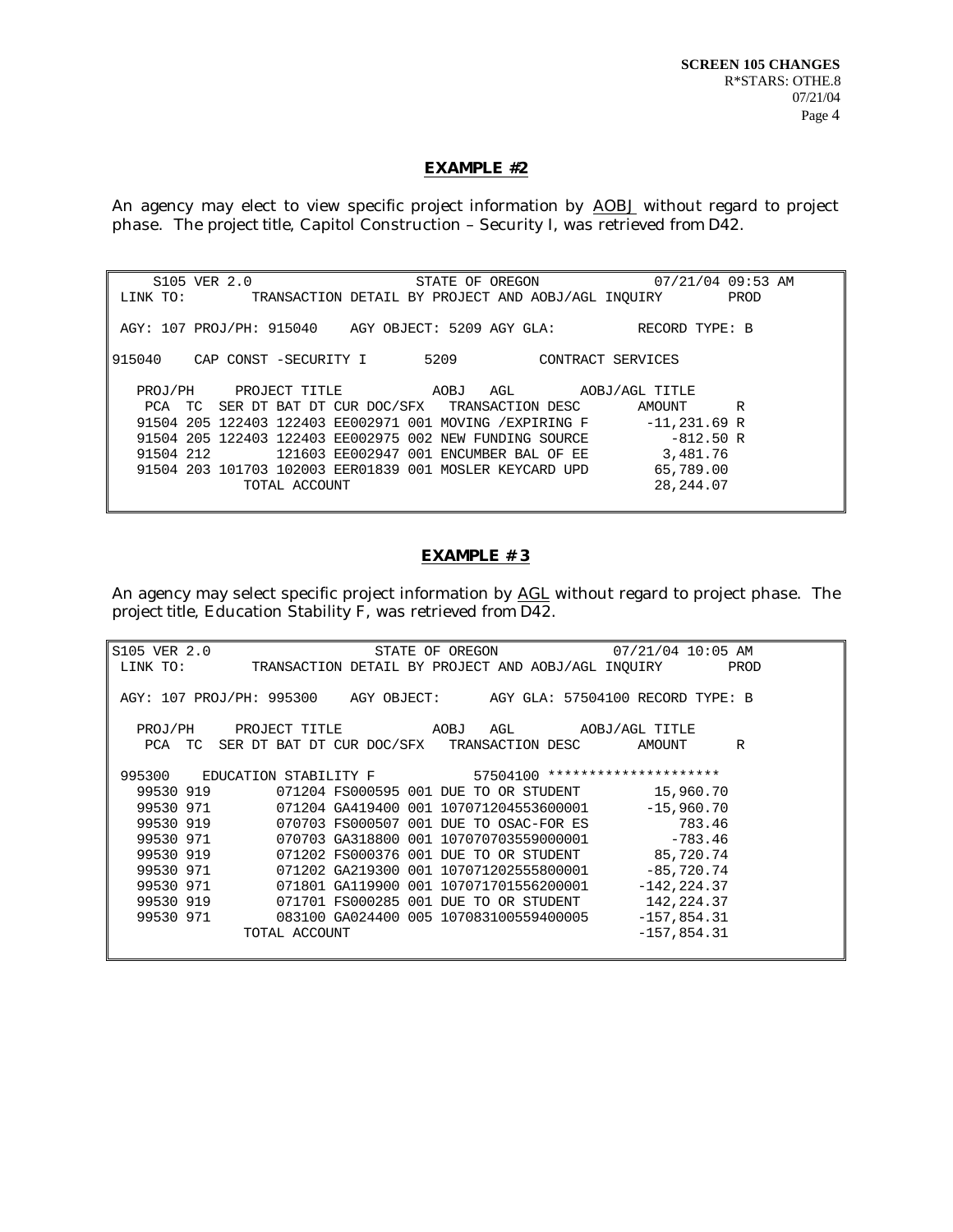#### *EXAMPLE #4*

An agency may view a *specific phase* for a project, as shown in the example below. The *phase title*, Revenue Key Card Access is retrieved by the system *from profile 27*.

| S105 VER 2.0                    |                                                    | STATE OF OREGON | 07/21/04 09:48 AM |      |
|---------------------------------|----------------------------------------------------|-----------------|-------------------|------|
| LINK TO:                        | TRANSACTION DETAIL BY PROJECT AND AOBJ/AGL INOUIRY |                 |                   | PROD |
|                                 |                                                    |                 |                   |      |
|                                 | AGY: 107 PROJ/PH: 915040 01 AGY OBJECT: AGY GLA:   |                 | RECORD TYPE: B    |      |
|                                 |                                                    |                 |                   |      |
| PROJ/PH                         | PROJECT TITLE AOBJ AGL                             |                 | AOBJ/AGL TITLE    |      |
|                                 | PCA TC SER DT BAT DT CUR DOC/SFX TRANSACTION DESC  |                 | AMOUNT            | R    |
|                                 |                                                    |                 |                   |      |
| 915040 01 REVENUE KEY CARD ACCE |                                                    |                 |                   |      |
| 91504 390                       | 062504 ZW062504 000 BANK CLEAR DATE-06             |                 | $-13,000,00$      |      |
| 91504 390                       | 051204 ZW051204 000 BANK CLEAR DATE-05             |                 | $-960.00$         |      |
|                                 | 91504 390 040504 ZW040504 000 BANK CLEAR DATE-04   |                 | $-3.64$           |      |
| 91504 390                       | 013004 ZW013004 000 BANK CLEAR DATE-01             |                 | $-270.00$         |      |
| 91504 390                       | 010504 ZW010504 000 BANK CLEAR DATE-01             |                 | $-1,768.31$       |      |
|                                 | TOTAL ACCOUNT                                      |                 | $-16,001.95$      |      |
|                                 |                                                    |                 |                   |      |

#### *EXAMPLE #5*

Inquiry by project by *phase within* a specific *AOBJ* is available. *Phase title*, PSB Key Card Access is retrieved *from profile 27*.

| S105 VER 2.0                         | STATE OF OREGON 07/21/04 09:51 AM                                    |             |
|--------------------------------------|----------------------------------------------------------------------|-------------|
|                                      | LINK TO: TRANSACTION DETAIL BY PROJECT AND AOBJ/AGL INOUIRY PROD     |             |
|                                      |                                                                      |             |
|                                      | AGY: 107 PROJ/PH: 915040 02 AGY OBJECT: 5209 AGY GLA: RECORD TYPE: B |             |
|                                      |                                                                      |             |
|                                      | PROJ/PH PROJECT TITLE AOBJ AGL AOBJ/AGL TITLE                        |             |
|                                      | PCA TC SER DT BAT DT CUR DOC/SFX TRANSACTION DESC AMOUNT R           |             |
|                                      |                                                                      |             |
|                                      | 915040 02 PSB KEY CARD ACCESS U 5209 CONTRACT SERVICES               |             |
| 91504 380 061504 ZE40615R 001        |                                                                      | $-2,230.00$ |
|                                      | 91504 225 061404 VP176289 001 LAST INV LES RETAI 2,230.00            |             |
| 91504 380 032604 ZE40326R 001        | $-10,806.50$                                                         |             |
|                                      | 91504 225 032504 VP172334 001 R01824 - CHANGE OR 10,806.50           |             |
|                                      |                                                                      | 10,806.50   |
|                                      | 91504 225 122403 122603 VP167973 002 CUST# 02-OR/ADMIN 189.26        |             |
| 91504 380 122403 122603 ZE31226R 001 |                                                                      | $-189.26$   |
|                                      | 91504 205 122403 122403 EE002975 002 NEW FUNDING SOURCE -812.50 R    |             |
| 91504 212                            | 121603 EE002947 001 ENCUMBER BAL OF EE 3,481.76                      |             |
| TOTAL ACCOUNT                        |                                                                      | 13,475.76   |
|                                      |                                                                      |             |